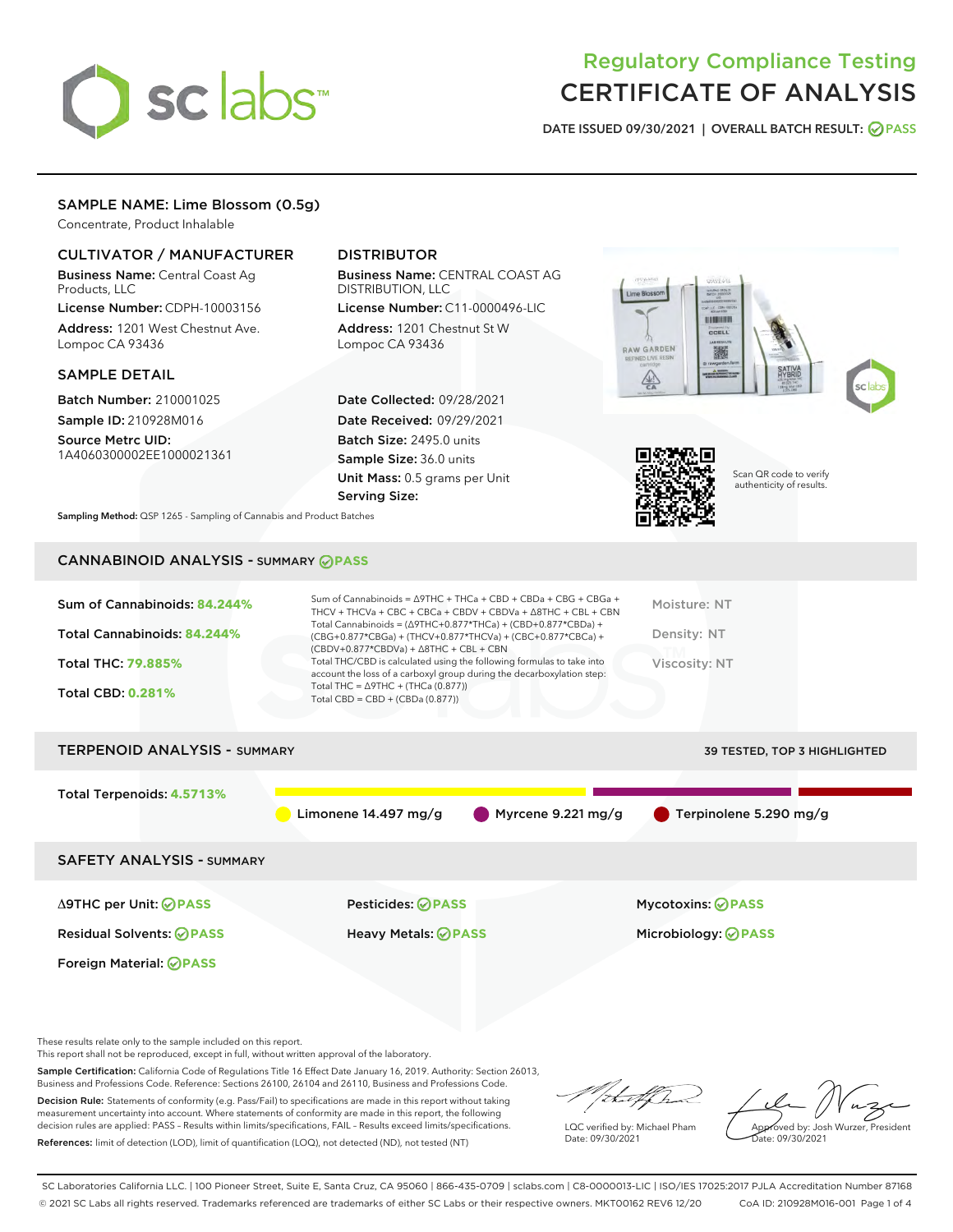



LIME BLOSSOM (0.5G) | DATE ISSUED 09/30/2021 | OVERALL BATCH RESULT: **● PASS** 

#### CANNABINOID TEST RESULTS - 09/30/2021 2 PASS

Tested by high-performance liquid chromatography with diode-array detection (HPLC-DAD). **Method:** QSP 1157 - Analysis of Cannabinoids by HPLC-DAD

#### TOTAL CANNABINOIDS: **84.244%**

Total Cannabinoids (Total THC) + (Total CBD) + (Total CBG) + (Total THCV) + (Total CBC) + (Total CBDV) + ∆8THC + CBL + CBN

TOTAL THC: **79.885%** Total THC (∆9THC+0.877\*THCa)

TOTAL CBD: **0.281%**

Total CBD (CBD+0.877\*CBDa)

TOTAL CBG: 3.358% Total CBG (CBG+0.877\*CBGa)

TOTAL THCV: 0.54% Total THCV (THCV+0.877\*THCVa)

TOTAL CBC: ND Total CBC (CBC+0.877\*CBCa)

TOTAL CBDV: ND Total CBDV (CBDV+0.877\*CBDVa)

| <b>COMPOUND</b>  | LOD/LOQ<br>(mg/g)          | <b>MEASUREMENT</b><br><b>UNCERTAINTY</b><br>mg/g | <b>RESULT</b><br>(mg/g) | <b>RESULT</b><br>(%) |
|------------------|----------------------------|--------------------------------------------------|-------------------------|----------------------|
| <b>A9THC</b>     | 0.06/0.26                  | ±27.480                                          | 798.85                  | 79.885               |
| <b>CBG</b>       | 0.06/0.19                  | ±1.323                                           | 33.58                   | 3.358                |
| <b>THCV</b>      | 0.1 / 0.2                  | ±0.27                                            | 5.4                     | 0.54                 |
| <b>CBD</b>       | 0.07/0.29                  | ±0.130                                           | 2.81                    | 0.281                |
| <b>CBN</b>       | 0.1/0.3                    | ±0.12                                            | 1.8                     | 0.18                 |
| $\triangle$ 8THC | 0.1/0.4                    | N/A                                              | <b>ND</b>               | <b>ND</b>            |
| <b>THCa</b>      | 0.05/0.14                  | N/A                                              | <b>ND</b>               | <b>ND</b>            |
| <b>THCVa</b>     | 0.07/0.20                  | N/A                                              | <b>ND</b>               | <b>ND</b>            |
| <b>CBDa</b>      | 0.02/0.19                  | N/A                                              | <b>ND</b>               | <b>ND</b>            |
| <b>CBDV</b>      | 0.04 / 0.15                | N/A                                              | <b>ND</b>               | <b>ND</b>            |
| <b>CBDVa</b>     | 0.03/0.53                  | N/A                                              | <b>ND</b>               | <b>ND</b>            |
| <b>CBGa</b>      | 0.1/0.2                    | N/A                                              | <b>ND</b>               | <b>ND</b>            |
| <b>CBL</b>       | 0.06 / 0.24                | N/A                                              | <b>ND</b>               | <b>ND</b>            |
| <b>CBC</b>       | 0.2 / 0.5                  | N/A                                              | <b>ND</b>               | <b>ND</b>            |
| <b>CBCa</b>      | 0.07/0.28                  | N/A                                              | <b>ND</b>               | <b>ND</b>            |
|                  | <b>SUM OF CANNABINOIDS</b> |                                                  | 842.44 mg/g             | 84.244%              |

#### **UNIT MASS: 0.5 grams per Unit**

| ∆9THC per Unit                                                                            | 1120 per-package limit | 399.42 mg/unit<br><b>PASS</b> |  |  |  |
|-------------------------------------------------------------------------------------------|------------------------|-------------------------------|--|--|--|
| <b>Total THC per Unit</b>                                                                 |                        | 399.42 mg/unit                |  |  |  |
| <b>CBD per Unit</b>                                                                       |                        | $1.40$ mg/unit                |  |  |  |
| <b>Total CBD per Unit</b>                                                                 |                        | $1.40$ mg/unit                |  |  |  |
| Sum of Cannabinoids<br>per Unit                                                           |                        | 421.22 mg/unit                |  |  |  |
| <b>Total Cannabinoids</b><br>per Unit                                                     |                        | 421.21 mg/unit                |  |  |  |
| <b>MOISTURE TEST RESULT</b><br><b>DENSITY TEST RESULT</b><br><b>VISCOSITY TEST RESULT</b> |                        |                               |  |  |  |

Not Tested

Not Tested

Not Tested

#### TERPENOID TEST RESULTS - 09/30/2021

Terpene analysis utilizing gas chromatography-flame ionization detection (GC-FID). **Method:** QSP 1192 - Analysis of Terpenoids by GC-FID

| <b>COMPOUND</b>         | LOD/LOQ<br>(mg/g) | <b>MEASUREMENT</b><br><b>UNCERTAINTY</b><br>mg/g | <b>RESULT</b><br>(mg/g)                         | <b>RESULT</b><br>(%) |
|-------------------------|-------------------|--------------------------------------------------|-------------------------------------------------|----------------------|
| Limonene                | 0.005 / 0.016     | ±0.2073                                          | 14.497                                          | 1.4497               |
| <b>Myrcene</b>          | 0.008 / 0.025     | ±0.1190                                          | 9.221                                           | 0.9221               |
| Terpinolene             | 0.008 / 0.026     | ±0.1084                                          | 5.290                                           | 0.5290               |
| $\beta$ Caryophyllene   | 0.004 / 0.012     | ±0.1645                                          | 4.622                                           | 0.4622               |
| $\beta$ Pinene          | 0.004 / 0.014     | ±0.0276                                          | 2.397                                           | 0.2397               |
| Ocimene                 | 0.011 / 0.038     | ±0.0573                                          | 1.785                                           | 0.1785               |
| $\alpha$ Pinene         | 0.005 / 0.017     | ±0.0134                                          | 1.560                                           | 0.1560               |
| $\alpha$ Humulene       | 0.009 / 0.029     | ±0.0408                                          | 1.271                                           | 0.1271               |
| Linalool                | 0.009 / 0.032     | ±0.0366                                          | 0.962                                           | 0.0962               |
| Fenchol                 | 0.010 / 0.034     | ±0.0368                                          | 0.951                                           | 0.0951               |
| Terpineol               | 0.016 / 0.055     | ±0.0534                                          | 0.869                                           | 0.0869               |
| trans-ß-Farnesene       | 0.008 / 0.025     | ±0.0201                                          | 0.566                                           | 0.0566               |
| Camphene                | 0.005 / 0.015     | ±0.0037                                          | 0.322                                           | 0.0322               |
| <b>Borneol</b>          | 0.005 / 0.016     | ±0.0081                                          | 0.194                                           | 0.0194               |
| $\alpha$ Phellandrene   | 0.006 / 0.020     | ±0.0025                                          | 0.184                                           | 0.0184               |
| Nerolidol               | 0.009 / 0.028     | ±0.0115                                          | 0.183                                           | 0.0183               |
| Fenchone                | 0.009 / 0.028     | ±0.0037                                          | 0.127                                           | 0.0127               |
| $\alpha$ Terpinene      | 0.005 / 0.017     | ±0.0019                                          | 0.126                                           | 0.0126               |
| Guaiol                  | 0.009 / 0.030     | ±0.0059                                          | 0.126                                           | 0.0126               |
| 3 Carene                | 0.005 / 0.018     | ±0.0018                                          | 0.124                                           | 0.0124               |
| $\alpha$ Bisabolol      | 0.008 / 0.026     | ±0.0066                                          | 0.123                                           | 0.0123               |
| $\gamma$ Terpinene      | 0.006 / 0.018     | ±0.0013                                          | 0.075                                           | 0.0075               |
| Citronellol             | 0.003 / 0.010     | ±0.0020                                          | 0.041                                           | 0.0041               |
| Caryophyllene<br>Oxide  | 0.010 / 0.033     | ±0.0017                                          | 0.037                                           | 0.0037               |
| Geraniol                | 0.002 / 0.007     | ±0.0011                                          | 0.025                                           | 0.0025               |
| p-Cymene                | 0.005 / 0.016     | ±0.0005                                          | 0.020                                           | 0.0020               |
| Nerol                   | 0.003 / 0.011     | ±0.0007                                          | 0.015                                           | 0.0015               |
| Sabinene Hydrate        | 0.006 / 0.022     | N/A                                              | <loq< th=""><th><loq< th=""></loq<></th></loq<> | <loq< th=""></loq<>  |
| Sabinene                | 0.004 / 0.014     | N/A                                              | ND                                              | <b>ND</b>            |
| Eucalyptol              | 0.006 / 0.018     | N/A                                              | <b>ND</b>                                       | <b>ND</b>            |
| (-)-Isopulegol          | 0.005 / 0.016     | N/A                                              | ND                                              | <b>ND</b>            |
| Camphor                 | 0.006 / 0.019     | N/A                                              | ND                                              | ND                   |
| Isoborneol              | 0.004 / 0.012     | N/A                                              | ND                                              | <b>ND</b>            |
| Menthol                 | 0.008 / 0.025     | N/A                                              | <b>ND</b>                                       | <b>ND</b>            |
| $R-(+)$ -Pulegone       | 0.003 / 0.011     | N/A                                              | ND                                              | ND                   |
| <b>Geranyl Acetate</b>  | 0.004 / 0.014     | N/A                                              | ND                                              | ND                   |
| $\alpha$ Cedrene        | 0.005 / 0.016     | N/A                                              | <b>ND</b>                                       | <b>ND</b>            |
| Valencene               | 0.009 / 0.030     | N/A                                              | ND                                              | ND                   |
| Cedrol                  | 0.008 / 0.027     | N/A                                              | <b>ND</b>                                       | <b>ND</b>            |
| <b>TOTAL TERPENOIDS</b> |                   |                                                  | 45.713 mg/g                                     | 4.5713%              |

SC Laboratories California LLC. | 100 Pioneer Street, Suite E, Santa Cruz, CA 95060 | 866-435-0709 | sclabs.com | C8-0000013-LIC | ISO/IES 17025:2017 PJLA Accreditation Number 87168 © 2021 SC Labs all rights reserved. Trademarks referenced are trademarks of either SC Labs or their respective owners. MKT00162 REV6 12/20 CoA ID: 210928M016-001 Page 2 of 4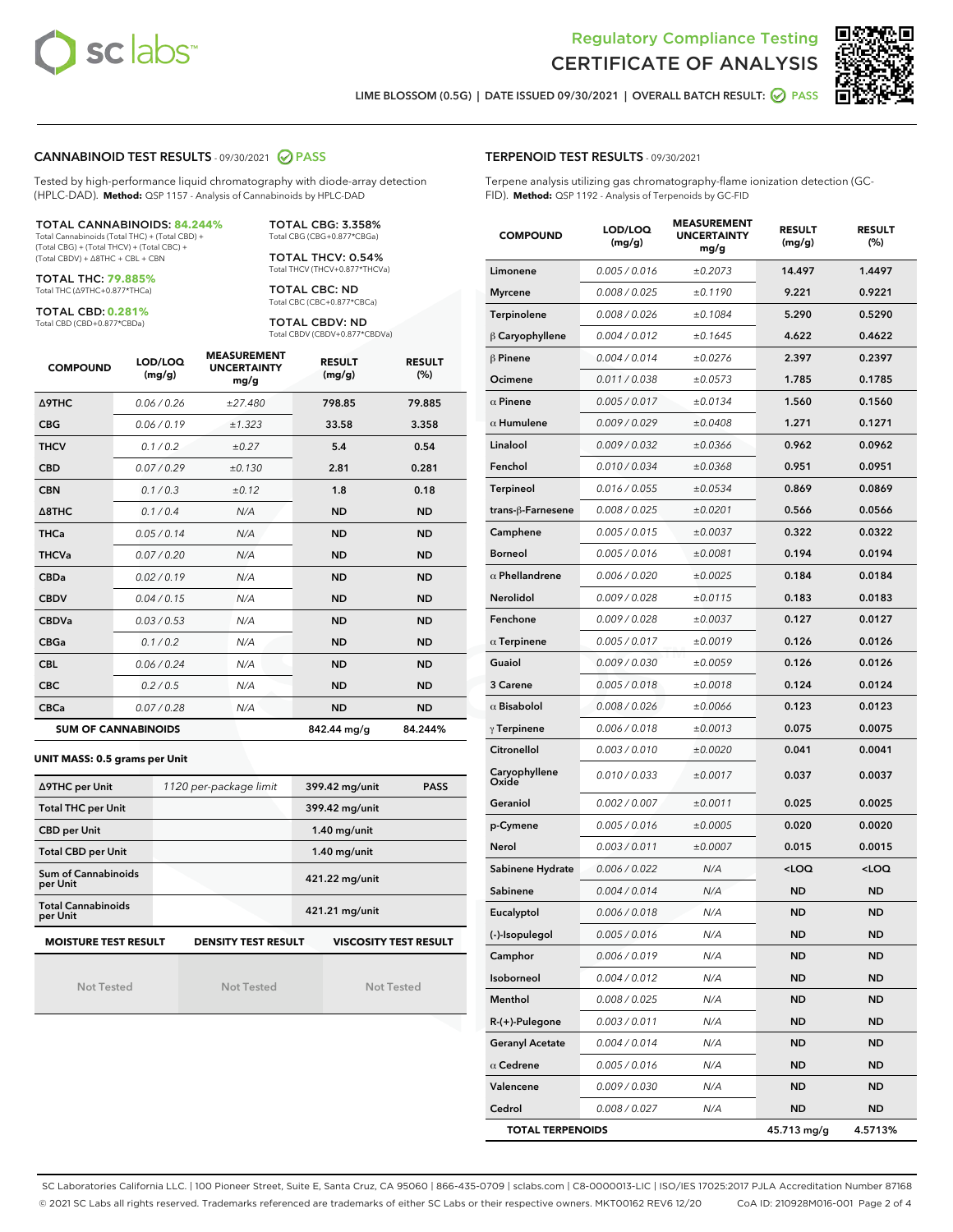



LIME BLOSSOM (0.5G) | DATE ISSUED 09/30/2021 | OVERALL BATCH RESULT: ☑ PASS

# CATEGORY 1 PESTICIDE TEST RESULTS - 09/29/2021 2 PASS

Pesticide and plant growth regulator analysis utilizing high-performance liquid chromatography-mass spectrometry (HPLC-MS) or gas chromatography-mass spectrometry (GC-MS). \*GC-MS utilized where indicated. **Method:** QSP 1212 - Analysis of Pesticides and Mycotoxins by LC-MS or QSP 1213 - Analysis of Pesticides by GC-MS

| <b>COMPOUND</b>             | LOD/LOQ<br>$(\mu g/g)$ | <b>ACTION</b><br><b>LIMIT</b><br>$(\mu g/g)$ | <b>MEASUREMENT</b><br><b>UNCERTAINTY</b><br>$\mu$ g/g | <b>RESULT</b><br>$(\mu g/g)$ | <b>RESULT</b> |
|-----------------------------|------------------------|----------------------------------------------|-------------------------------------------------------|------------------------------|---------------|
| Aldicarb                    | 0.03/0.08              | $>$ LOD                                      | N/A                                                   | <b>ND</b>                    | <b>PASS</b>   |
| Carbofuran                  | 0.02 / 0.05            | $\ge$ LOD                                    | N/A                                                   | <b>ND</b>                    | <b>PASS</b>   |
| Chlordane*                  | 0.03 / 0.08            | $\geq$ LOD                                   | N/A                                                   | <b>ND</b>                    | <b>PASS</b>   |
| Chlorfenapyr*               | 0.03/0.10              | $\ge$ LOD                                    | N/A                                                   | <b>ND</b>                    | <b>PASS</b>   |
| Chlorpyrifos                | 0.02 / 0.06            | $\ge$ LOD                                    | N/A                                                   | <b>ND</b>                    | <b>PASS</b>   |
| Coumaphos                   | 0.02 / 0.07            | $\ge$ LOD                                    | N/A                                                   | <b>ND</b>                    | <b>PASS</b>   |
| Daminozide                  | 0.02/0.07              | $>$ LOD                                      | N/A                                                   | <b>ND</b>                    | <b>PASS</b>   |
| <b>DDVP</b><br>(Dichlorvos) | 0.03/0.09              | $\ge$ LOD                                    | N/A                                                   | <b>ND</b>                    | <b>PASS</b>   |
| <b>Dimethoate</b>           | 0.03 / 0.08            | $\ge$ LOD                                    | N/A                                                   | <b>ND</b>                    | <b>PASS</b>   |
| Ethoprop(hos)               | 0.03/0.10              | $\ge$ LOD                                    | N/A                                                   | <b>ND</b>                    | <b>PASS</b>   |
| Etofenprox                  | 0.02 / 0.06            | $\ge$ LOD                                    | N/A                                                   | <b>ND</b>                    | <b>PASS</b>   |
| Fenoxycarb                  | 0.03 / 0.08            | $\ge$ LOD                                    | N/A                                                   | <b>ND</b>                    | <b>PASS</b>   |
| Fipronil                    | 0.03 / 0.08            | $\ge$ LOD                                    | N/A                                                   | <b>ND</b>                    | <b>PASS</b>   |
| Imazalil                    | 0.02 / 0.06            | $\geq$ LOD                                   | N/A                                                   | <b>ND</b>                    | <b>PASS</b>   |
| Methiocarb                  | 0.02 / 0.07            | $>$ LOD                                      | N/A                                                   | <b>ND</b>                    | <b>PASS</b>   |
| Methyl<br>parathion         | 0.03/0.10              | $\ge$ LOD                                    | N/A                                                   | <b>ND</b>                    | <b>PASS</b>   |
| <b>Mevinphos</b>            | 0.03/0.09              | $\ge$ LOD                                    | N/A                                                   | <b>ND</b>                    | <b>PASS</b>   |
| Paclobutrazol               | 0.02 / 0.05            | $>$ LOD                                      | N/A                                                   | <b>ND</b>                    | <b>PASS</b>   |
| Propoxur                    | 0.03/0.09              | $\ge$ LOD                                    | N/A                                                   | <b>ND</b>                    | <b>PASS</b>   |
| Spiroxamine                 | 0.03 / 0.08            | $\ge$ LOD                                    | N/A                                                   | <b>ND</b>                    | <b>PASS</b>   |
| <b>Thiacloprid</b>          | 0.03/0.10              | $\ge$ LOD                                    | N/A                                                   | <b>ND</b>                    | <b>PASS</b>   |

#### CATEGORY 2 PESTICIDE TEST RESULTS - 09/29/2021 @ PASS

| <b>COMPOUND</b>          | LOD/LOO<br>$(\mu g/g)$ | <b>ACTION</b><br>LIMIT<br>$(\mu g/g)$ | <b>MEASUREMENT</b><br><b>UNCERTAINTY</b><br>$\mu$ g/g | <b>RESULT</b><br>$(\mu g/g)$ | <b>RESULT</b> |
|--------------------------|------------------------|---------------------------------------|-------------------------------------------------------|------------------------------|---------------|
| Abamectin                | 0.03/0.10              | 0.1                                   | N/A                                                   | <b>ND</b>                    | <b>PASS</b>   |
| Acephate                 | 0.02/0.07              | 0.1                                   | N/A                                                   | <b>ND</b>                    | <b>PASS</b>   |
| Acequinocyl              | 0.02/0.07              | 0.1                                   | N/A                                                   | <b>ND</b>                    | <b>PASS</b>   |
| Acetamiprid              | 0.02/0.05              | 0.1                                   | N/A                                                   | <b>ND</b>                    | <b>PASS</b>   |
| Azoxystrobin             | 0.02/0.07              | 0.1                                   | N/A                                                   | <b>ND</b>                    | <b>PASS</b>   |
| <b>Bifenazate</b>        | 0.01/0.04              | 0.1                                   | N/A                                                   | <b>ND</b>                    | <b>PASS</b>   |
| <b>Bifenthrin</b>        | 0.02 / 0.05            | 3                                     | N/A                                                   | <b>ND</b>                    | <b>PASS</b>   |
| <b>Boscalid</b>          | 0.03/0.09              | 0.1                                   | N/A                                                   | <b>ND</b>                    | <b>PASS</b>   |
| Captan                   | 0.19/0.57              | 0.7                                   | N/A                                                   | <b>ND</b>                    | <b>PASS</b>   |
| Carbaryl                 | 0.02/0.06              | 0.5                                   | N/A                                                   | <b>ND</b>                    | <b>PASS</b>   |
| Chlorantranilip-<br>role | 0.04/0.12              | 10                                    | N/A                                                   | <b>ND</b>                    | <b>PASS</b>   |
| Clofentezine             | 0.03/0.09              | 0.1                                   | N/A                                                   | <b>ND</b>                    | <b>PASS</b>   |

| <b>CATEGORY 2 PESTICIDE TEST RESULTS</b> - 09/29/2021 continued |  |
|-----------------------------------------------------------------|--|
|-----------------------------------------------------------------|--|

| <b>COMPOUND</b>               | LOD/LOQ<br>(µg/g) | <b>ACTION</b><br>LIMIT<br>$(\mu g/g)$ | <b>MEASUREMENT</b><br><b>UNCERTAINTY</b><br>µg/g | <b>RESULT</b><br>(µg/g) | <b>RESULT</b> |
|-------------------------------|-------------------|---------------------------------------|--------------------------------------------------|-------------------------|---------------|
| Cyfluthrin                    | 0.12 / 0.38       | 2                                     | N/A                                              | <b>ND</b>               | <b>PASS</b>   |
| Cypermethrin                  | 0.11 / 0.32       | $\mathcal{I}$                         | N/A                                              | <b>ND</b>               | <b>PASS</b>   |
| Diazinon                      | 0.02 / 0.05       | 0.1                                   | N/A                                              | <b>ND</b>               | <b>PASS</b>   |
| Dimethomorph                  | 0.03 / 0.09       | 2                                     | N/A                                              | <b>ND</b>               | <b>PASS</b>   |
| Etoxazole                     | 0.02 / 0.06       | 0.1                                   | N/A                                              | <b>ND</b>               | <b>PASS</b>   |
| Fenhexamid                    | 0.03 / 0.09       | 0.1                                   | N/A                                              | <b>ND</b>               | <b>PASS</b>   |
| Fenpyroximate                 | 0.02 / 0.06       | 0.1                                   | N/A                                              | <b>ND</b>               | <b>PASS</b>   |
| Flonicamid                    | 0.03 / 0.10       | 0.1                                   | N/A                                              | <b>ND</b>               | <b>PASS</b>   |
| Fludioxonil                   | 0.03 / 0.10       | 0.1                                   | N/A                                              | <b>ND</b>               | <b>PASS</b>   |
| Hexythiazox                   | 0.02 / 0.07       | 0.1                                   | N/A                                              | <b>ND</b>               | <b>PASS</b>   |
| Imidacloprid                  | 0.04 / 0.11       | 5                                     | N/A                                              | <b>ND</b>               | <b>PASS</b>   |
| Kresoxim-methyl               | 0.02 / 0.07       | 0.1                                   | N/A                                              | <b>ND</b>               | <b>PASS</b>   |
| Malathion                     | 0.03 / 0.09       | 0.5                                   | N/A                                              | <b>ND</b>               | <b>PASS</b>   |
| Metalaxyl                     | 0.02 / 0.07       | $\overline{c}$                        | N/A                                              | <b>ND</b>               | <b>PASS</b>   |
| Methomyl                      | 0.03 / 0.10       | $\mathcal{I}$                         | N/A                                              | <b>ND</b>               | <b>PASS</b>   |
| Myclobutanil                  | 0.03 / 0.09       | 0.1                                   | N/A                                              | <b>ND</b>               | <b>PASS</b>   |
| Naled                         | 0.02 / 0.07       | 0.1                                   | N/A                                              | <b>ND</b>               | <b>PASS</b>   |
| Oxamyl                        | 0.04 / 0.11       | 0.5                                   | N/A                                              | <b>ND</b>               | <b>PASS</b>   |
| Pentachloronitro-<br>benzene* | 0.03/0.09         | 0.1                                   | N/A                                              | <b>ND</b>               | <b>PASS</b>   |
| Permethrin                    | 0.04 / 0.12       | 0.5                                   | N/A                                              | <b>ND</b>               | <b>PASS</b>   |
| Phosmet                       | 0.03 / 0.10       | 0.1                                   | N/A                                              | <b>ND</b>               | <b>PASS</b>   |
| Piperonylbu-<br>toxide        | 0.02 / 0.07       | 3                                     | N/A                                              | <b>ND</b>               | <b>PASS</b>   |
| Prallethrin                   | 0.03 / 0.08       | 0.1                                   | N/A                                              | <b>ND</b>               | <b>PASS</b>   |
| Propiconazole                 | 0.02 / 0.07       | 0.1                                   | N/A                                              | <b>ND</b>               | <b>PASS</b>   |
| Pyrethrins                    | 0.04 / 0.12       | 0.5                                   | N/A                                              | <b>ND</b>               | <b>PASS</b>   |
| Pyridaben                     | 0.02 / 0.07       | 0.1                                   | N/A                                              | <b>ND</b>               | <b>PASS</b>   |
| Spinetoram                    | 0.02 / 0.07       | 0.1                                   | N/A                                              | <b>ND</b>               | <b>PASS</b>   |
| Spinosad                      | 0.02 / 0.07       | 0.1                                   | N/A                                              | <b>ND</b>               | <b>PASS</b>   |
| Spiromesifen                  | 0.02 / 0.05       | 0.1                                   | N/A                                              | <b>ND</b>               | <b>PASS</b>   |
| Spirotetramat                 | 0.02 / 0.06       | 0.1                                   | N/A                                              | <b>ND</b>               | <b>PASS</b>   |
| Tebuconazole                  | 0.02 / 0.07       | 0.1                                   | N/A                                              | <b>ND</b>               | <b>PASS</b>   |
| Thiamethoxam                  | 0.03 / 0.10       | 5                                     | N/A                                              | <b>ND</b>               | <b>PASS</b>   |
| Trifloxystrobin               | 0.03 / 0.08       | 0.1                                   | N/A                                              | <b>ND</b>               | <b>PASS</b>   |

SC Laboratories California LLC. | 100 Pioneer Street, Suite E, Santa Cruz, CA 95060 | 866-435-0709 | sclabs.com | C8-0000013-LIC | ISO/IES 17025:2017 PJLA Accreditation Number 87168 © 2021 SC Labs all rights reserved. Trademarks referenced are trademarks of either SC Labs or their respective owners. MKT00162 REV6 12/20 CoA ID: 210928M016-001 Page 3 of 4